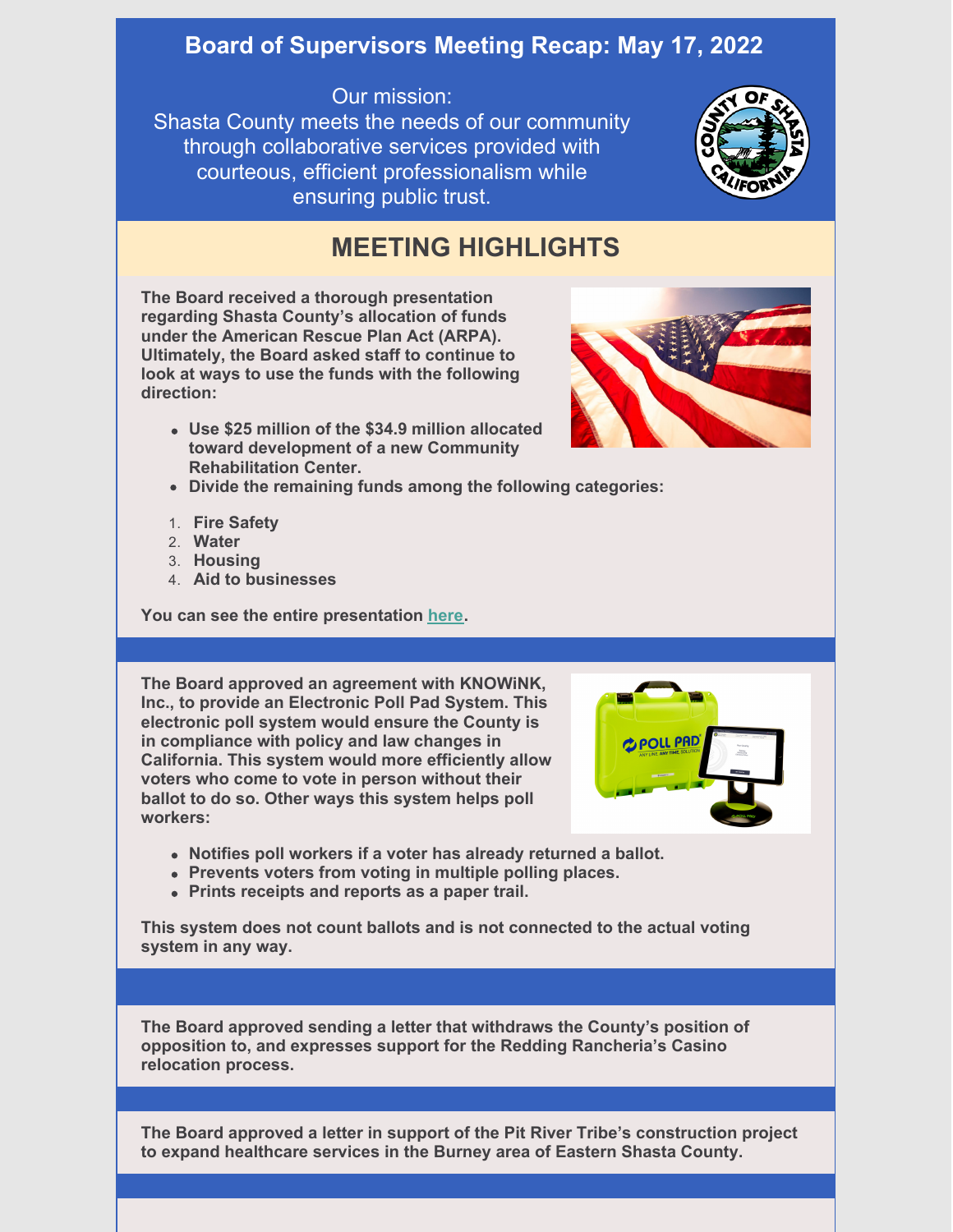**The Board received a presentation from Michael Burke, Executive Director of Pathways to Hope on recent projects in Shasta County. Some notable achievements shared by Burke are that Hope Park, the new teen center in East Redding, received 68 visits from teens in the first month, and there are 31 teens registered for the center. You can see the presentation [here.](https://youtu.be/ShgA8jsjbko)**



**The Board received a presentation from Todd Jones, President of the Shasta Economic Development Corporation on recent economic developments in Shasta County. Interesting data shared by Jones included:**

- **The percentage of non-farm jobs from December of 2019 to December of 2021 increased in the Redding area by 0.3%. The only place in California to add new jobs during that time.**
- **By the end of this year, Shasta County could see a 17.8% increase in home values according to some estimates.**
- **Air travel to and from the Redding Airport is increasing. The numbers of passenger travel are higher than they have ever been.**

**You can see the entire presentation [here](https://youtu.be/Wem3U4_-Hx0).**



**The Board received a presentation from Wendy Dickens, Executive Director of First 5 Shasta on recent activities in Shasta County. Watch the presentation [here.](https://youtu.be/XIfY4nd84p4)**

**The Board recognized Public Works Director Pat Minturn on his impending retirement after more than 29 years of service to Shasta County. You can see the entire presentation [here](https://youtu.be/JtyG1ootZgY).**



## The next scheduled Board of Supervisors meeting is May 31, 2022 at 5:30 pm

NOTE: Board of Supervisors Meeting Recaps briefly summarize and highlight various topics from the Board's meeting agendas. They do not include every item discussed and/or on the agendas. This recap is provided by County staff as a public service and is not an official record of Board action. The official record of Board action is reflected in the minutes of Board of Supervisors meetings, which are approved by the Board and are available for viewing after Board approval, as well as in official documents approved by the Board, such as resolutions and ordinances. Should there be any inconsistency or conflict between the meeting recaps and the official record of Board action, the official record shall control. Board agendas, minutes, and full meeting recordings are available on the Board of Supervisors webpage: **<https://www.co.shasta.ca.us/index/bos>**